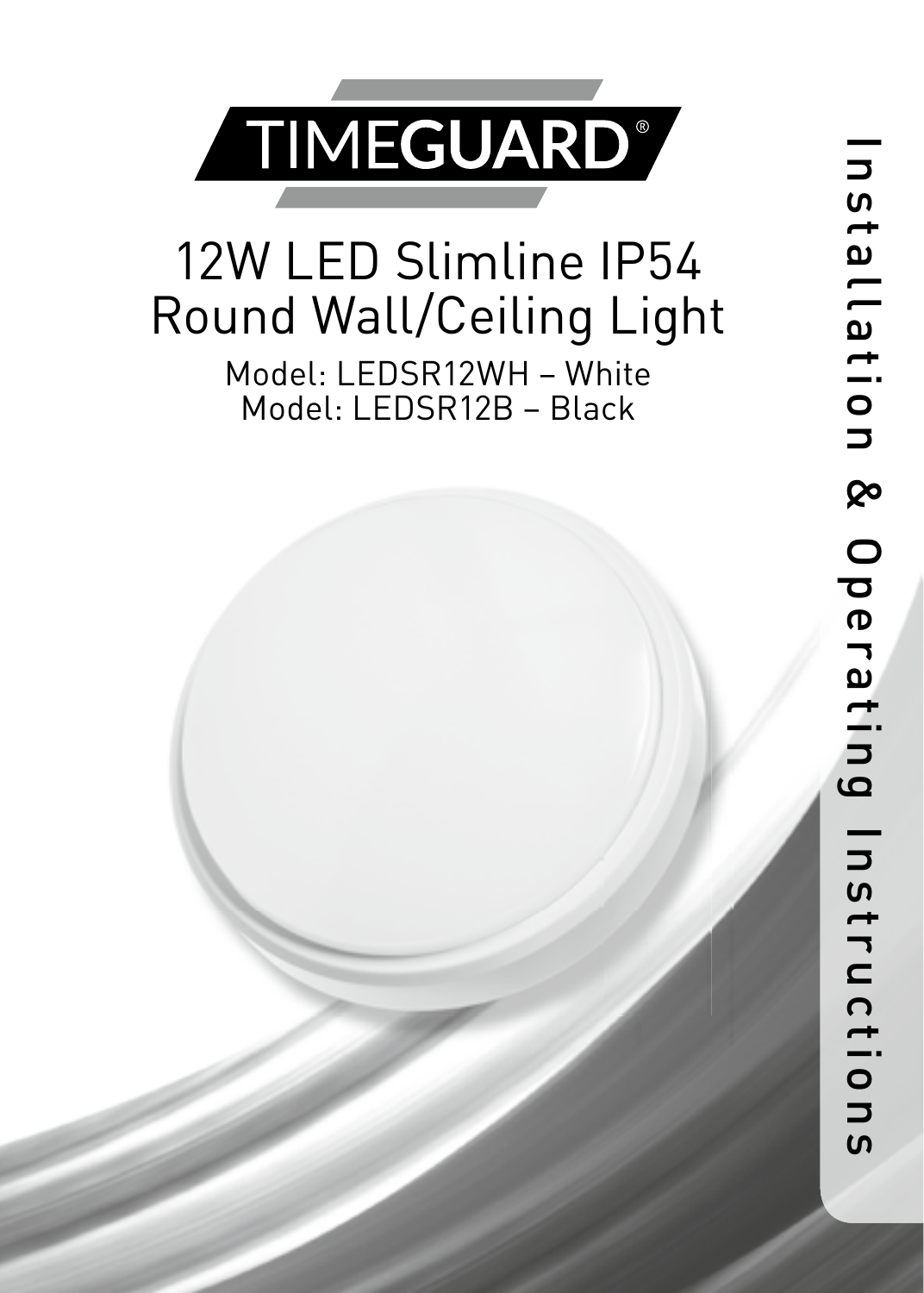### 1. General Information

These instructions should be read carefully and retained for further reference and maintenance.

## 2. Safety

- Before installation or maintenance, ensure the mains supply to the luminaire is switched off and the circuit supply fuses are removed or the circuit breaker turned off.
- It is recommended that a qualified electrician is consulted or used for the installation of this luminaire and install in accordance with the current IEE wiring and Building Regulations.
- Check that the total load on the circuit including when this luminaire is fitted does not exceed the rating of the circuit cable, fuse or circuit breaker.

## 3. Technical Specifications

• 230V AC 50 Hz

1

- This luminaire is of class II construction and must not be earthed
- 12W LED Non-replaceable lamp
- Energy efficiency: Class A
- Energy Usage: 12KwH/1000H
- Lumen Output: 850lm
- Colour Temperature: 4000K
- IP54 Rated suitable for restricted external applications
- CE Approved
- Dimensions: 211mm Diameter x 55mm
- Mounting Hole Centres: 160mm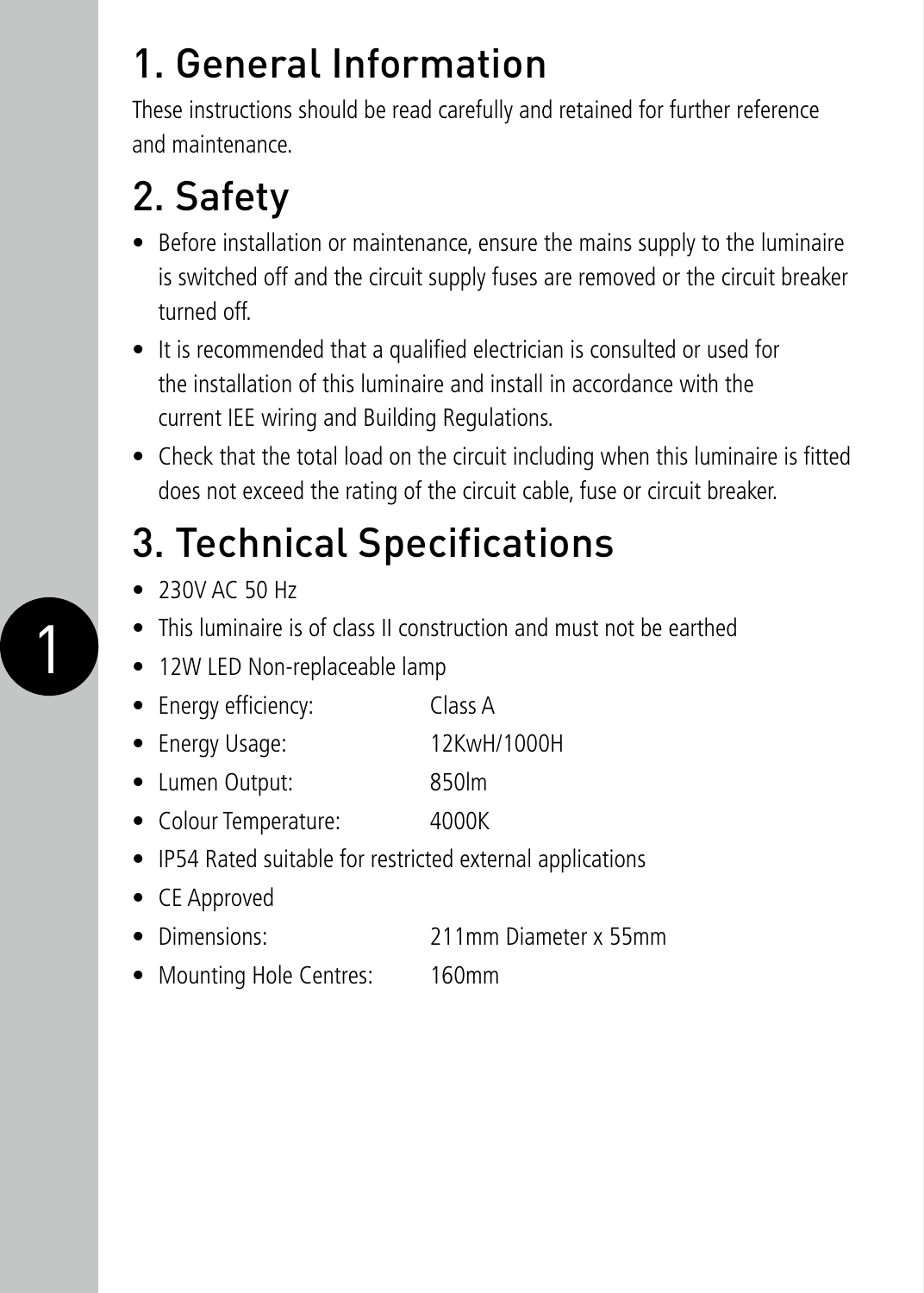## 4. Installation

- Remove the bezel by releasing the two lugs top and bottom on the rear of the luminaire.
- Carefully lift away the diffuser/cover and disconnect the 2 way plug by holding down the locking bar on one half, at the same time grip the two release clips on opposite side and pull apart. This will disconnect the diffuser/cover completely (see diagram A below).
- Select a suitable cable entry point either provided or by drilling into the base ensuring not to damage or infringe on any of the internal components, the mounting holes on the back plate can also be drilled out at this stage.
- Mark the position of the mounting holes on the wall or ceiling.
- Drill the holes for the wall plugs ensuring not to infringe with any gas/water pipes or electrical cables that may be hidden below the surface.
- Secure the supply cable into the luminaire through the hole(s) provided ensuring that a cable gland, grommet or sealing compound is used to maintain the IP rating of the luminaire.
- Fix the luminaire using the correct screws for the wall plugs installed.
- Terminate the cable into the terminal block (see connection diagram right) ensuring correct polarity is observed and that all bare conductors are sleeved.
- Re-connect the 2 way plug by pushing the plug and socket together until they lock. DO NOT FORCE. THE PLUG AND SOCKET WILL ONLY FIT TOGETHER ONE WAY AROUND (see diagram A below).
- Reposition the lens over the unit, taking care to ensure the gasket is in place.
- Secure the lens using the 4 Philips screws and snap the bezel over the lens.



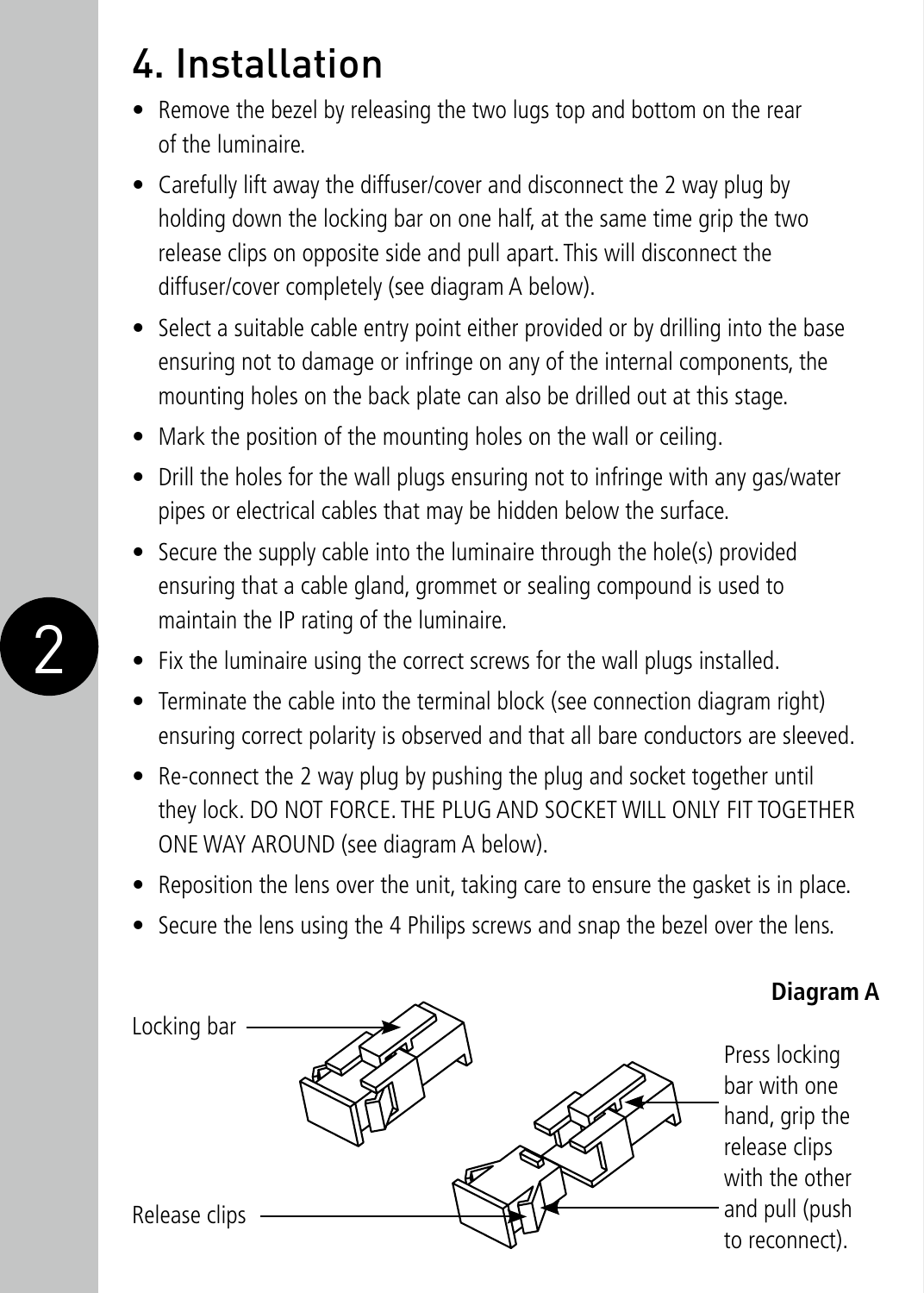

### 6. Operation

Turn the power on to the isolating switch and test for correct operation.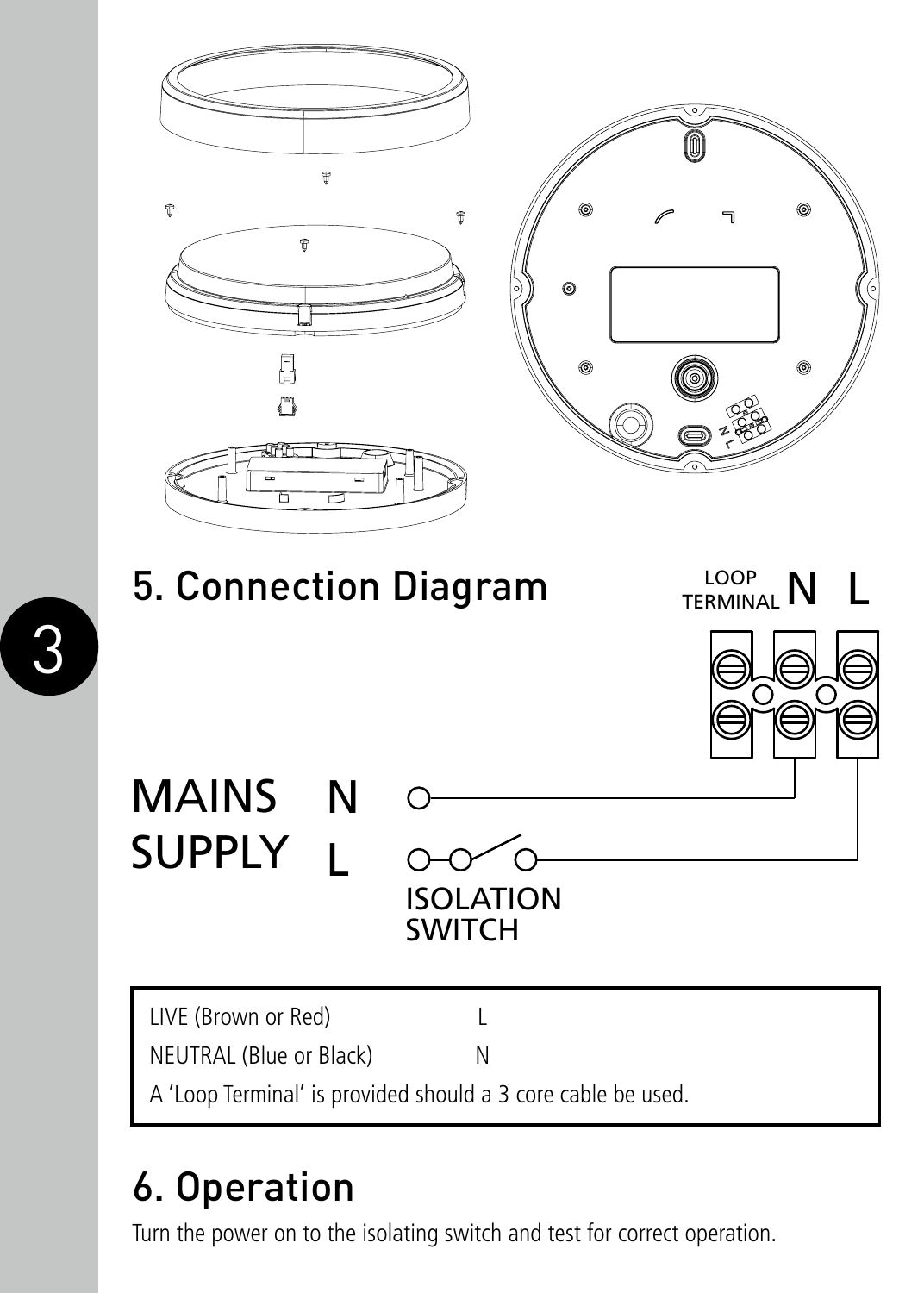#### 3 Year Guarantee

In the unlikely event of this product becoming faulty due to defective material or manufacture within 3 years of the date of purchase, please return it to your supplier in the first year with proof of purchase and it will be replaced free of charge. For years 2 and 3 or any difficulty in the first year, telephone the helpline on 020 8450 0515.

Note: A proof of purchase is required in all cases. For all eligible replacements (where agreed by Timeguard) the customer is responsible for all shipping/postage charges outside of the UK. All shipping costs are to be paid in advance before a replacement is sent.